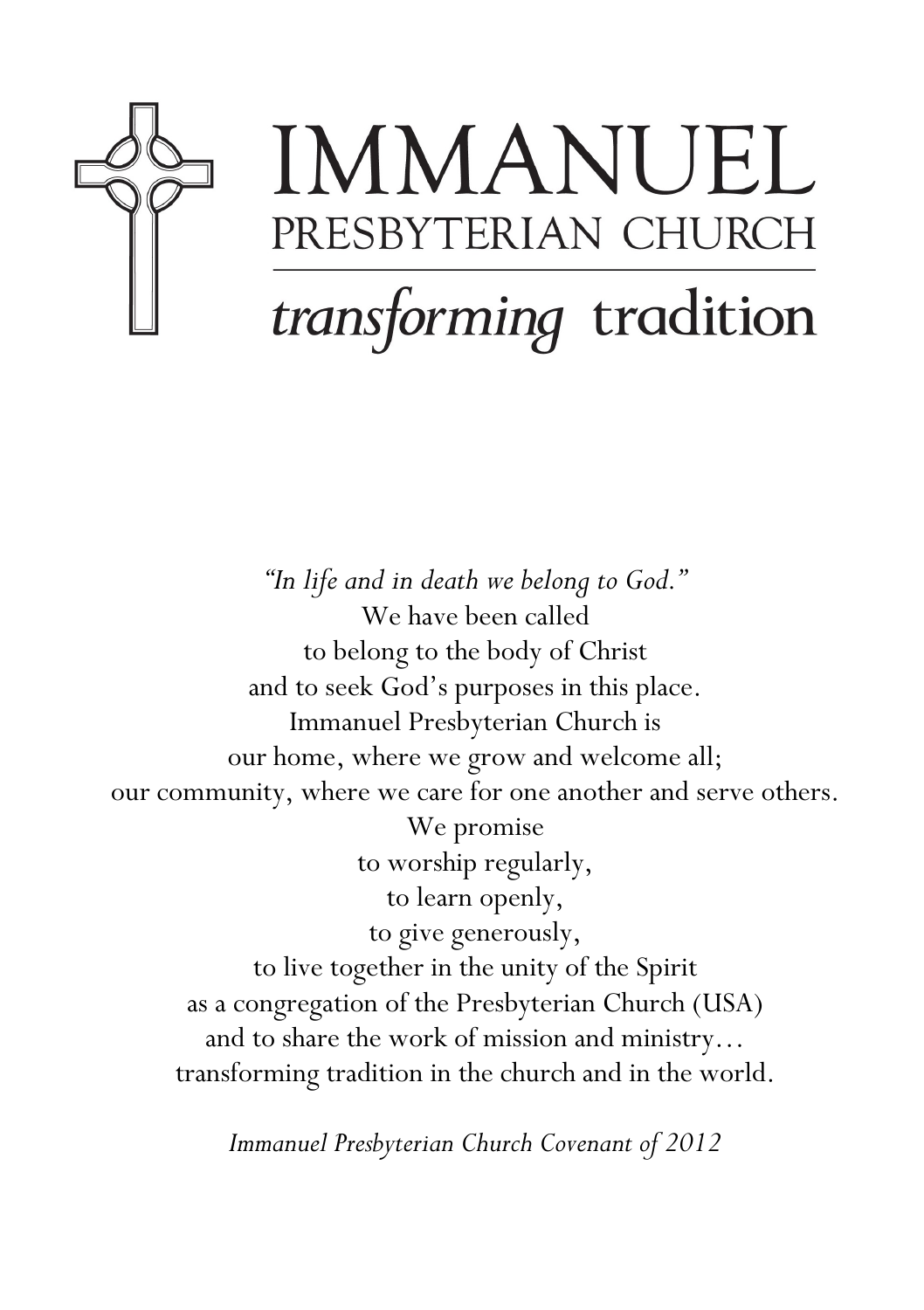#### MORNING WORSHIP SECOND SUNDAY AFTER PENTECOST

#### June 19, 2022 Ten O' Clock

Welcome to our combined online and in-person worship service. The order of service is designed for worshipers to participate at home or in the Sanctuary. Worshipers in the Sanctuary are requested to silence phones.

| + PRELUDE | Fantasia in G Major              | J. S. Bach |
|-----------|----------------------------------|------------|
|           | Dr. Stephen E. Carlton, organist |            |

#### INTROIT

#### CALL TO WORSHIP

\*+HYMN 330 Our Help Is in the Name of God (Psalm 124) Old 124th

- \* PRAYER OF CONFESSION (Psalm 124:8; Matt. 5:45) Leader: Our help is in the name of God, who made heaven and earth. People: Our help is in the name of God, who makes the sun rise on the evil and on the good, and sends rain on the righteous and the unrighteous.
	- Leader: Our help is in the name of God, whose grace is for all.
	- All: Gracious and merciful God, we confess the resentment that measures Your grace on our terms and our reluctance to regard others as recipients of the same grace we would ask for ourselves. Give us a loving and generous spirit; grow in us the capacity to see one another as You see us, good and yet imperfect, beloved even when we are unloving. Forgive our sin and return us to Your way; in the name of Jesus Christ. Amen.

#### \* DECLARATION OF FORGIVENESS

#### \* THE PEACE

#### One: Since God has forgiven us in Christ, let us forgive one another.

All: The peace of the Lord Jesus Christ be with us all.

\_\_\_\_\_\_\_\_\_\_\_\_\_\_\_\_\_\_\_\_\_\_\_\_\_\_\_\_\_\_\_\_\_\_\_\_\_\_\_\_\_\_\_\_\_\_\_\_\_\_\_\_\_\_\_\_\_\_\_\_\_\_\_\_\_\_\_\_\_\_\_\_\_\_\_\_\_\_\_\_\_\_\_\_\_\_\_\_\_\_\_\_\_\_\_\_\_\_\_\_\_\_\_\_\_\_\_\_\_\_\_\_\_\_\_\_\_\_\_\_\_\_\_\_\_\_\_\_\_\_\_\_\_\_\_\_\_\_\_\_\_

Worshipers in the sanctuary may stand, as able.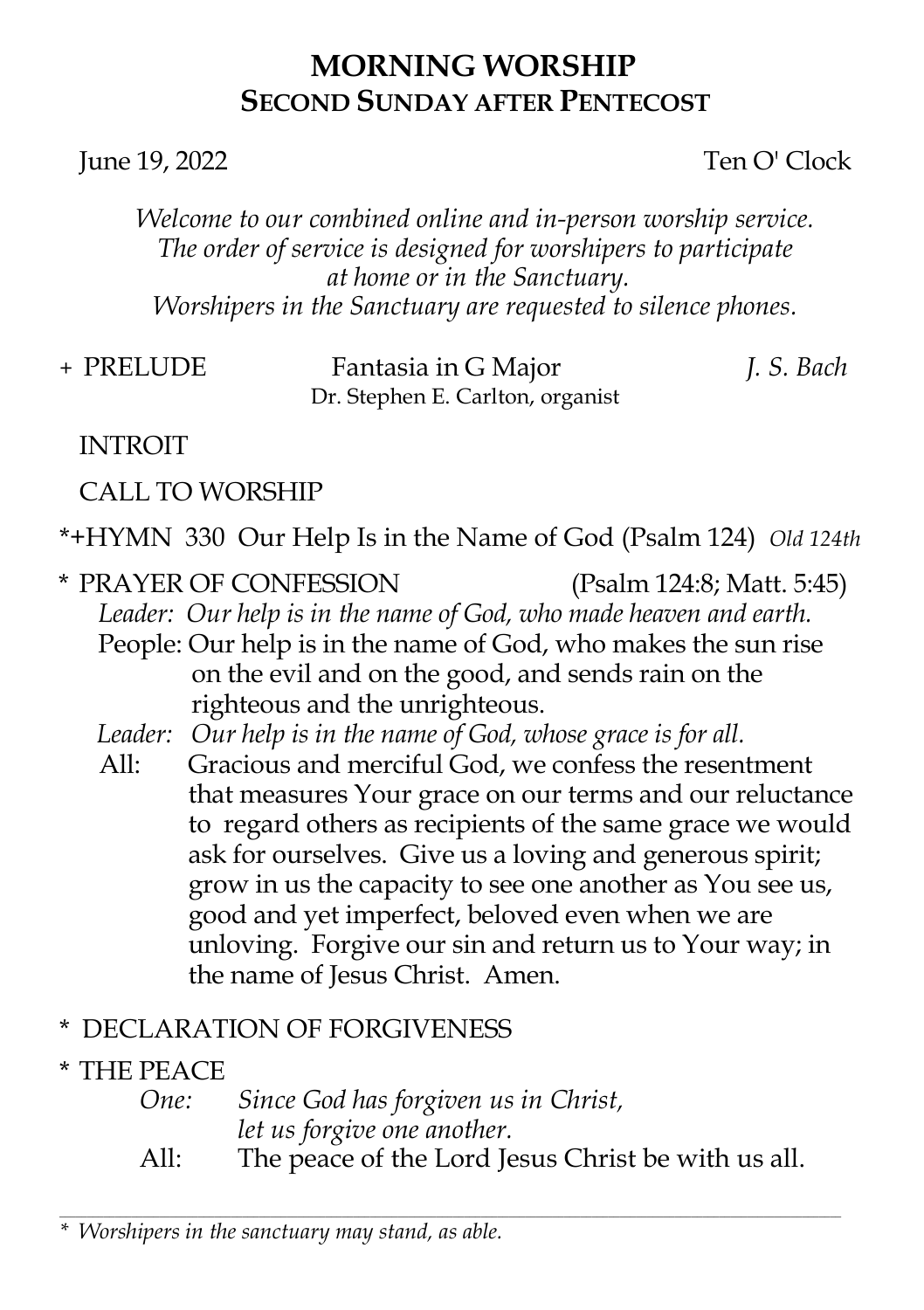+\* RESPONSE (the congregation sings)

Our hope is in no other save in Thee; our faith is built upon Thy promise free; Lord, give us peace, and make us calm and sure, that in Thy strength we evermore endure. Our help is in the name of God the Lord.

#### PRAYER FOR ILLUMINATION

THE SCRIPTURES Luke 8:22-25 (NT 67) Leader: The word of the Lord. People: Thanks be to God.

#### \* HYMN 8 Eternal Father, Strong to Save Melita

#### SILENT PRAYER, PASTORAL PRAYER

#### SOLO "Steal Away" African American spiritual

Steal away, steal away, steal away to Jesus. Steal away, steal away home, I ain't got long to stay here. My Lord, he calls me; he calls me by the thunder. Green trees are bending; poor sinners stand a trembling. My Lord, he calls me; he calls me by the lightning. The trumpet sounds within my soul. I ain't got long to stay here.

Nathan Wesselowski, soloist

#### CONCERNS OF THE CHURCH Commissioning of Youth Mission Team

#### THE WORSHIP OF GOD WITH OFFERINGS

(During the Offertory, please sign your name in the red Friendship Folder as it comes to you in the pew. Pass the folder back to its starting place, noting your neighbors. Please greet one another by name following the service.)

#### OFFERTORY Our Father in Heaven *I. S. Bach*

#### PRAYER OF THANKSGIVING, THE LORD'S PRAYER

Our Father, who art in heaven, hallowed be Thy name. Thy kingdom come, Thy will be done, on earth as it is in heaven. Give us this day our daily bread; and forgive us our debts as we forgive our debtors; and lead us not into temptation, but deliver us from evil. For Thine is the kingdom and the power and the glory, forever. Amen.

\* HYMN 609 Praise God, from Whom All Blessings Flow

Lasst Uns Erfreuen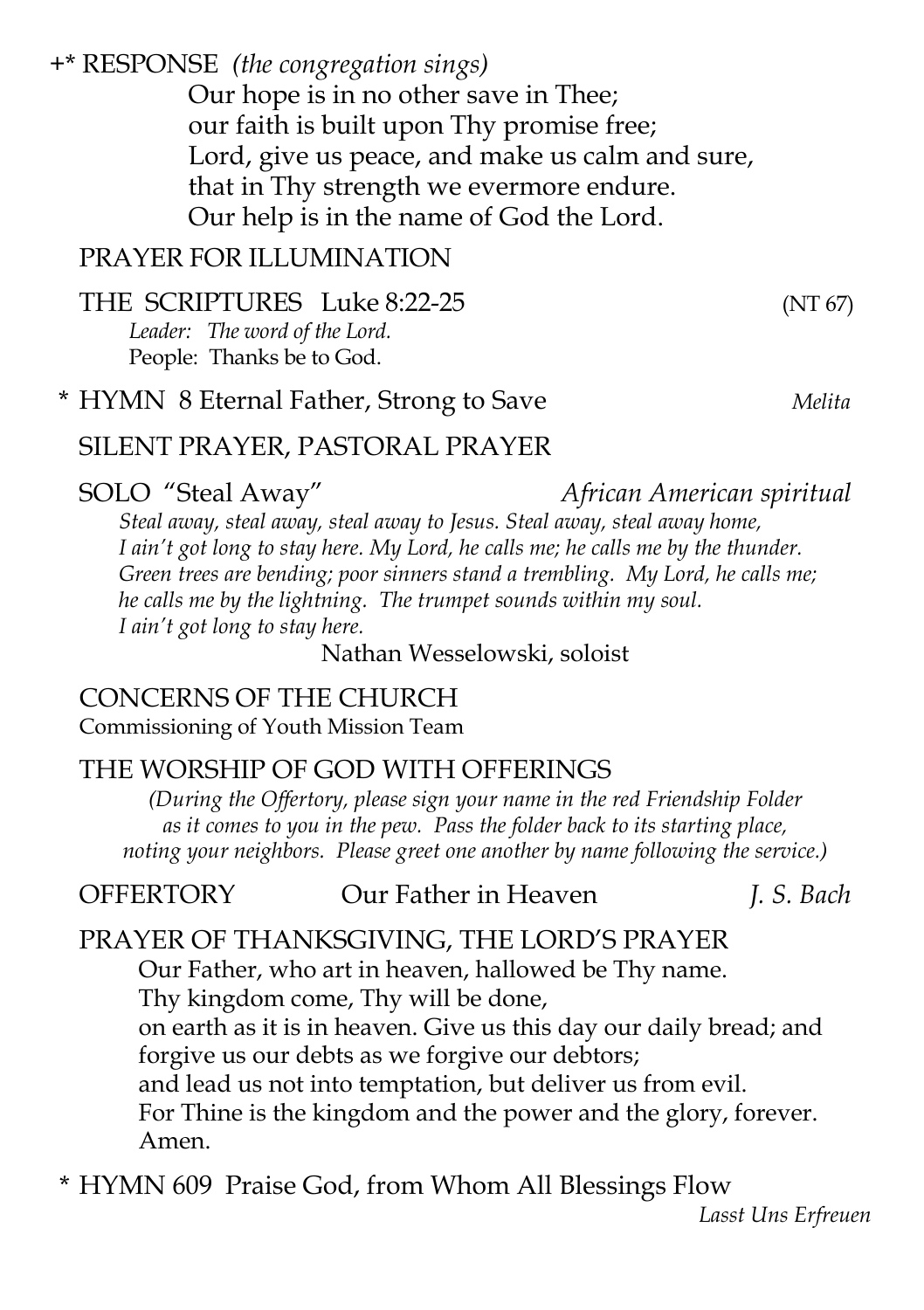|                                                                                                                        | THE SCRIPTURES Galatians 3:23-29<br>(NT 189)<br>Leader: The Word of God for the people of God.<br>People: Thanks be to God. |            |  |  |
|------------------------------------------------------------------------------------------------------------------------|-----------------------------------------------------------------------------------------------------------------------------|------------|--|--|
| "All Children of God"<br><b>SERMON</b><br>Dr. Block<br>"For in Christ Jesus you are all children of God through faith" |                                                                                                                             |            |  |  |
| * HYMN 317 In Christ There Is No East or West<br>McKee                                                                 |                                                                                                                             |            |  |  |
| * BENEDICTION                                                                                                          |                                                                                                                             |            |  |  |
| * RESPONSE                                                                                                             |                                                                                                                             |            |  |  |
| <b>POSTLUDE</b>                                                                                                        | In Thee Is Joy                                                                                                              | J. S. Bach |  |  |
|                                                                                                                        |                                                                                                                             |            |  |  |

The flowers are given by Judith Schulz and Chris Bonin to the glory of God and in celebration of their  $25<sup>th</sup>$  wedding anniversary.

If you are visiting Immanuel Church today, we welcome you to Milwaukee's first church, marking its 185th anniversary this spring. Today's congregation of over 500 members comes from next door, neighborhoods throughout the city, and as far north as Port Washington, as far south as Kenosha, and as far west as Summit. Our livestream worship link extends our community across the country. Committed to "keeping faith in the city," Immanuel supports the Interchange Food Pantry and is active with Milwaukee Habitat for Humanity and Southeastern Wisconsin Common Ground. Global mission projects reach to Zambia and Cuba. Worship is our first priority and education is emphasized for all ages. Contact Associate Pastor Rob Ater (robertater@immanuelwi.org) for more information about Immanuel or church membership.

Church School will resume in September. Vacation Bible School is scheduled for August 9, 10, and 11. The "crying room" on the second floor is open for parents who need an alternate space with a child during the worship service. Nursery care will be reinstated pending the hiring of child care workers.

Mr. Ater is on vacation and will return on July 1. Ms. Larson is recovering at home from Covid-19 and hopes to return early next week.

#### UPDATE: CHANGING COVID-19 CIRCUMSTANCES

The highly contagious current variant and continued illness among members persuade maintaining current masking protocols. The Session's objective is to maintain a worship environment that is as healthy as possible for all persons, with special concern for the most vulnerable. Masks are required in the church special concern for the most vulnerable. building. All persons interacting with worshipers on behalf of the church (staff, greeters, ushers, elders) are fully vaccinated. Sanctuary doors will be left open even when the air conditioning units are on in order to improve air quality. The current system circulates air but does not ventilate. We look forward to serving coffee and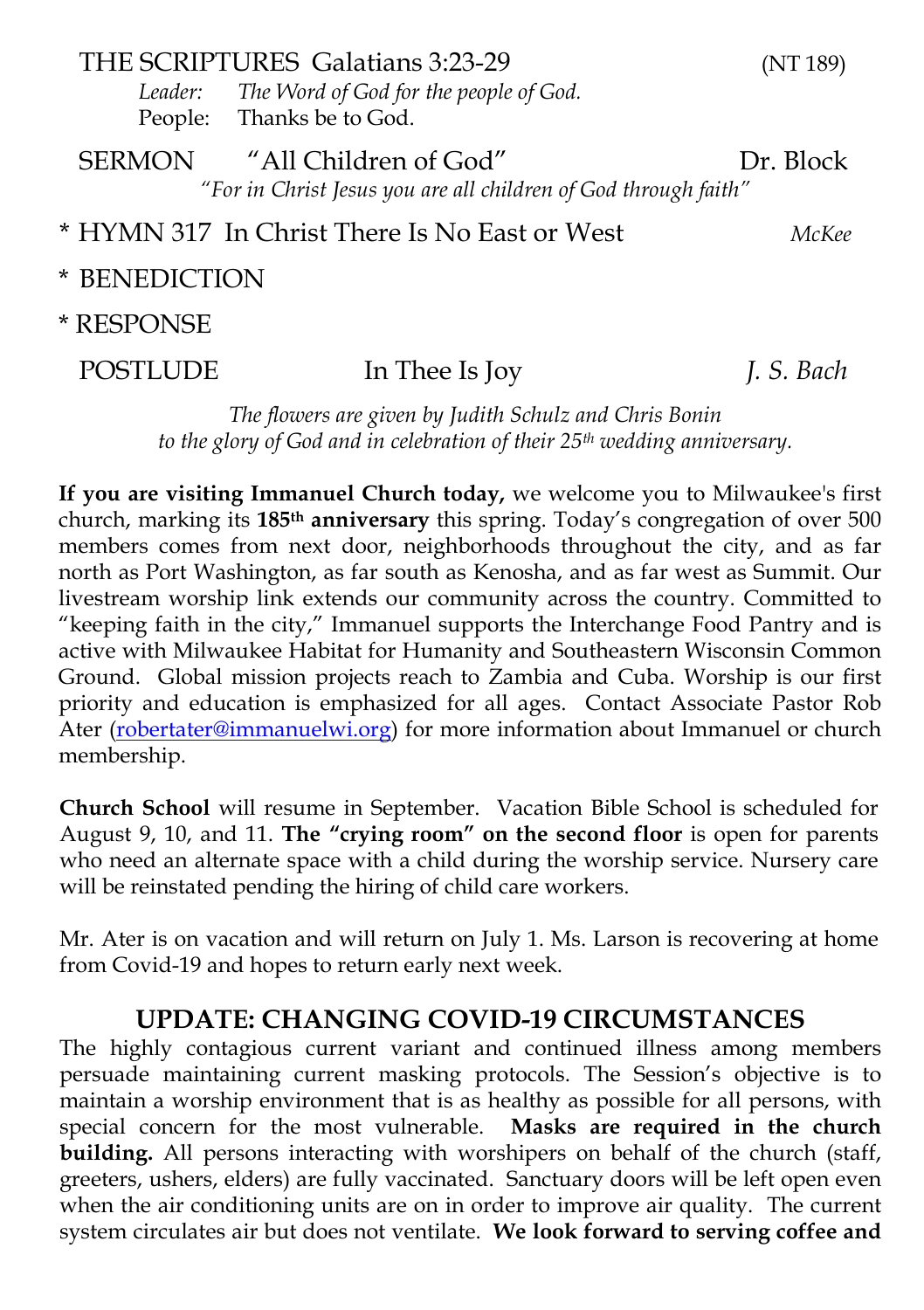iced tea on the east patio in July. Please be patient, stay healthy, stay home if you have symptoms, and convey questions and concerns to members of the advisory team, the Session, or the ministers.

#### PUTTING FAITH TO WORK Opportunities for Mission and Service

- Today is INTERCHANGE FOOD PANTRY SUNDAY. Use the yellow food pantry envelopes in the pew racks, follow this link (https://www.immanuelwi.org/onlinegiving) to make an online contribution, or send a check to the church office (payable to the Interchange Food Pantry). Volunteers are needed to sort and bag food for guests. Contact pantry director George Neureuther (ifpmilwaukee@gmail.com or 414-551-2184) for information.
- Work on the 2022 MILWAUKEE HABITAT FOR HUMANITY Presbyterian Coalition Home, at 3460 N. 2nd Street, continues this summer:

Saturday, July 23 + 8:00 – 3:00 + Drywall Saturday, July 30 + 8:00 – 3:00 + Drywall Saturday, August 20 + 8:00 – 3:00 + Painting Saturday, August 27 + 8:00 – 3:00 + Flooring

Persons with all levels of experience are welcome! Register ASAP at: http://vhub.at/presbycoalition. Volunteers must be 16 and older. If you have questions about volunteering or would be interested in helping provide lunch to the workers on one of these days, contact Scott Silet (sasilet@gmail.com) or Rob Ater (robertater@immanuelwi.org).

 The GREAT HUNGER BOOK SALE will be held this year August 4-9 at All Saints' Episcopal Cathedral, 818 E. Juneau. The sale supports food pantries and meal programs in Milwaukee, including the Interchange Food Pantry. You may bring books to contribute to the sale through July 17. There will be collection bins in both coat rooms.

#### Vacation Bible School 2022 August 9, 10, 11 + "Faces of Faith: IPC at 185"

 Vacation Bible School returns this year with activities and events for all ages, celebrating Immanuel's 185th year of ministry. More information is coming soon.

The Landscaping Team works together to tend the church grounds and gardens on Tuesdays at 5:00 p.m. All are welcome! Volunteers are also needed to adopt a garden bed/pot to water and care for at a time that works for you. Contact Dave Ravie (414-737-5823 or idravie@sbcglobal.net )

 Thank you to this morning's volunteers: Welcome Team – Martha Mainland, Lindsey McKee, and Dave and Kate Perry; Ushers – Mark Connelly, Dick Myers, Curtiss Peck, and Jeff Stearns; Camera operator – David Crum.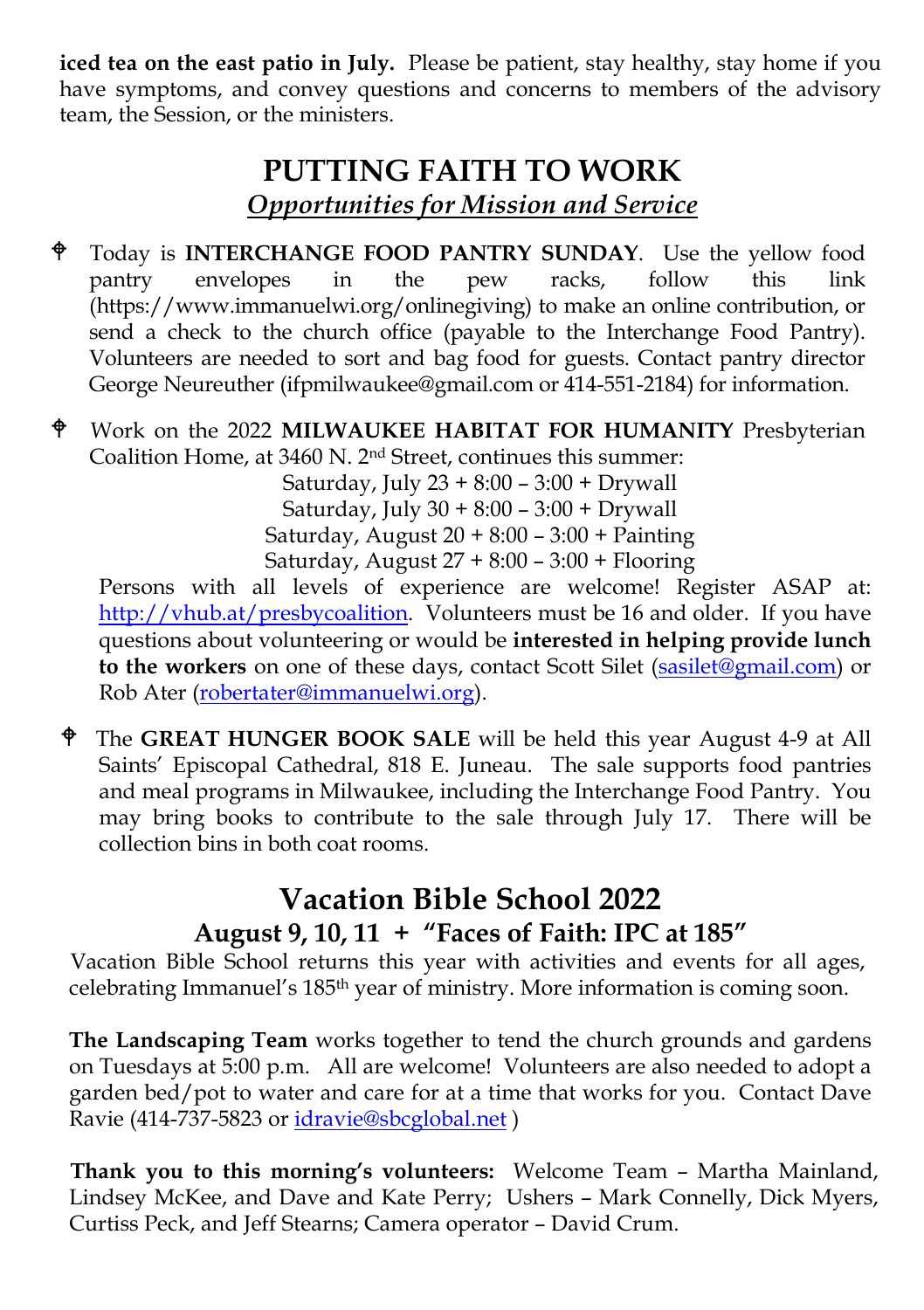## Sunday, July 3rd

This favorite Immanuel event is back! Picnic  $\sim 6.00$  p.m. Organ Concert  $\sim 8.00$  p.m.

Fireworks  $\sim$  9:15 p.m. (Sunset)

Paid reservations will be taken in the Parlor for the picnic buffet. (\$12.00 per person) and parking passes (one per household, please!)

In addition to grilling hot dogs and hamburgers, the catering team will provide a variety of salads and brownies. Plan to arrive by 6:00; food will be served promptly at 6:30. Don't forget your lawn chairs, blankets, and beverages! When you register for the picnic, please consider signing up to help set-up, host the meal, or clean-up.

Invite a friend! If you know someone who might appreciate a personal invitation from one of the ministers, please contact Mr. Ater.

#### NEW! "SUMMER SING" Choral Music for Sundays in July

Our choral director John Komasa invites all adults, young adults, and high school youth to sing in a summer choir on the Sundays in July. We've missed choral singing, we've missed one another … This is an opportunity to bring choral music to some of our summer Sundays and enjoy the experience of gathering to offer choral music. The selections will be easy enough to learn on Sunday mornings before the worship service. Gather in the loft promptly at 8:45 a.m. for warm up and rehearsal. "Summer Sing" begins on Sunday, July 3.

#### WEEKLY CALENDAR

| <b>TODAY</b> | 10:00 | Morning Worship; Dr. Block preaching       |
|--------------|-------|--------------------------------------------|
|              |       | <b>Commissioning of Youth Mission Team</b> |
|              |       | <b>Recognition of Graduates</b>            |
| This week    |       | Youth Mission Experience and Retreat       |
| Tuesday      | 5:00  | Landscaping team - Church grounds          |
|              | 5:45  | Meeting of the Session                     |
| Wednesday    | 11:00 | COVID-19 Advisory Team meeting             |
| Thursday     | 12:00 | Meeting of the Board of Trustees           |
| Saturday     | 11:00 | Jon N. Olson Memorial Service -- Sanctuary |

SUNDAY MORNING PARKING: Worshipers may park behind another car in the Waverly or Telluris/Brico (north) lots. PLEASE place a Sunday bulletin on your dashboard with your name and cell phone number and move your car immediately after worship.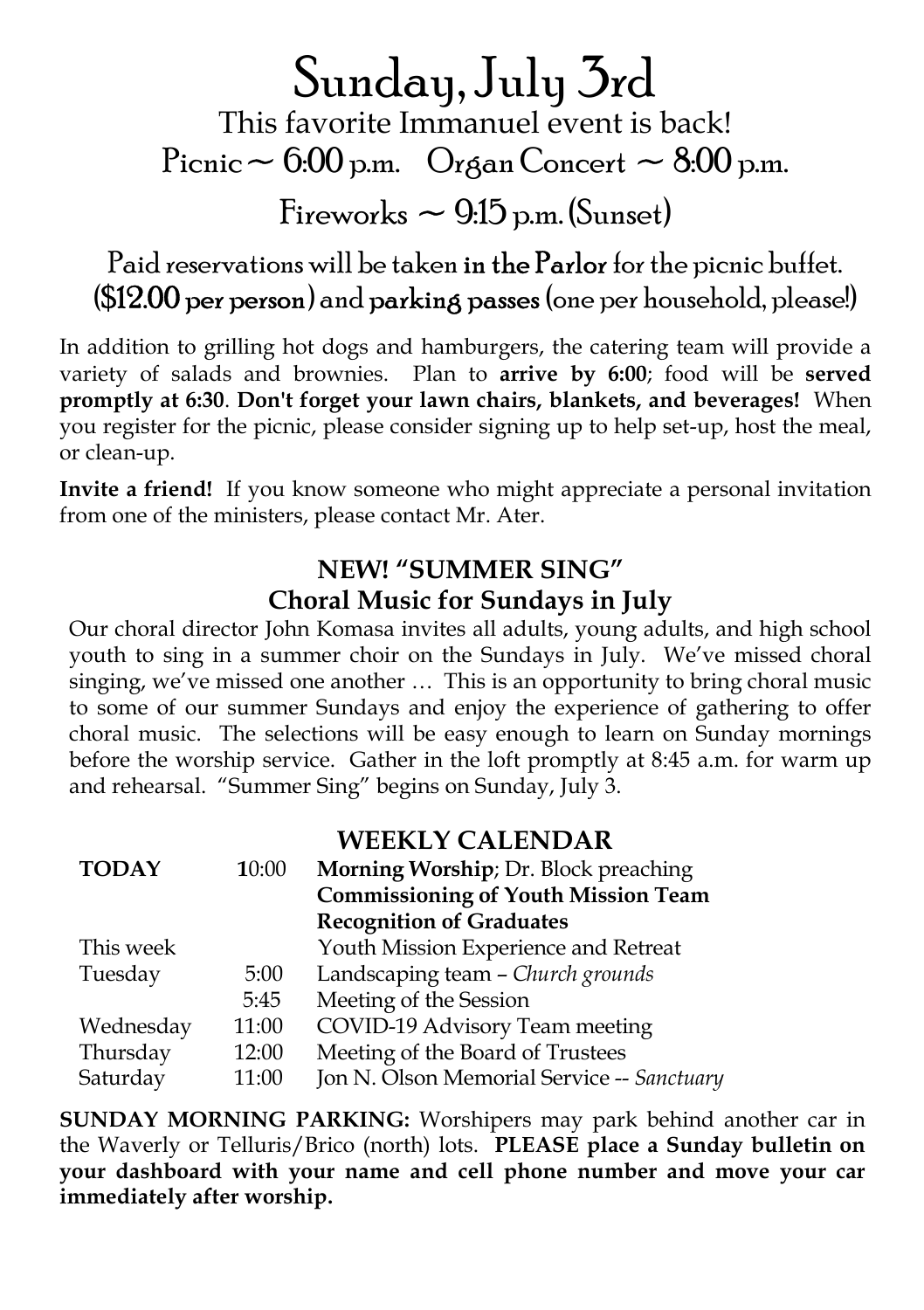





### HIGH SCHOOL

#### Katie Delcore

Divine Savior Holy Angels High School attending the University of Wisconsin-Madison in the fall

#### William Densmore

University School of Milwaukee attending Williams College in the fall

#### Laura Filipe

(exchange student from Portugal) New Berlin Eisenhower High School attending University in Lisbon, Portugal in the fall

#### Chase Frank

Whitefish Bay High School attending Milwaukee Area Technical College in the fall

#### Lucy Gillard

New Berlin Eisenhower High School attending the University of Wisconsin-Madison in the fall

#### Matilda (Tilly) Gillard

New Berlin School District Special Education Transition Program attending Shepherds College in the fall

#### Peter Stieg

(son of Scott Stieg) Dominican High School attending the University of Wisconsin-Madison in the fall

### COLLEGE and UNIVERSITY

Jacob Henry Badovski

Bachelor of Arts in Theatre Arts, with high distinction Minor in Photography University of Minnesota – Twin Cities

#### Maj. Curtiss W. Peck, II, USMC

(son of Curtiss and Susan Peck) Master of Leadership Marshall University – Huntington, West Virginia